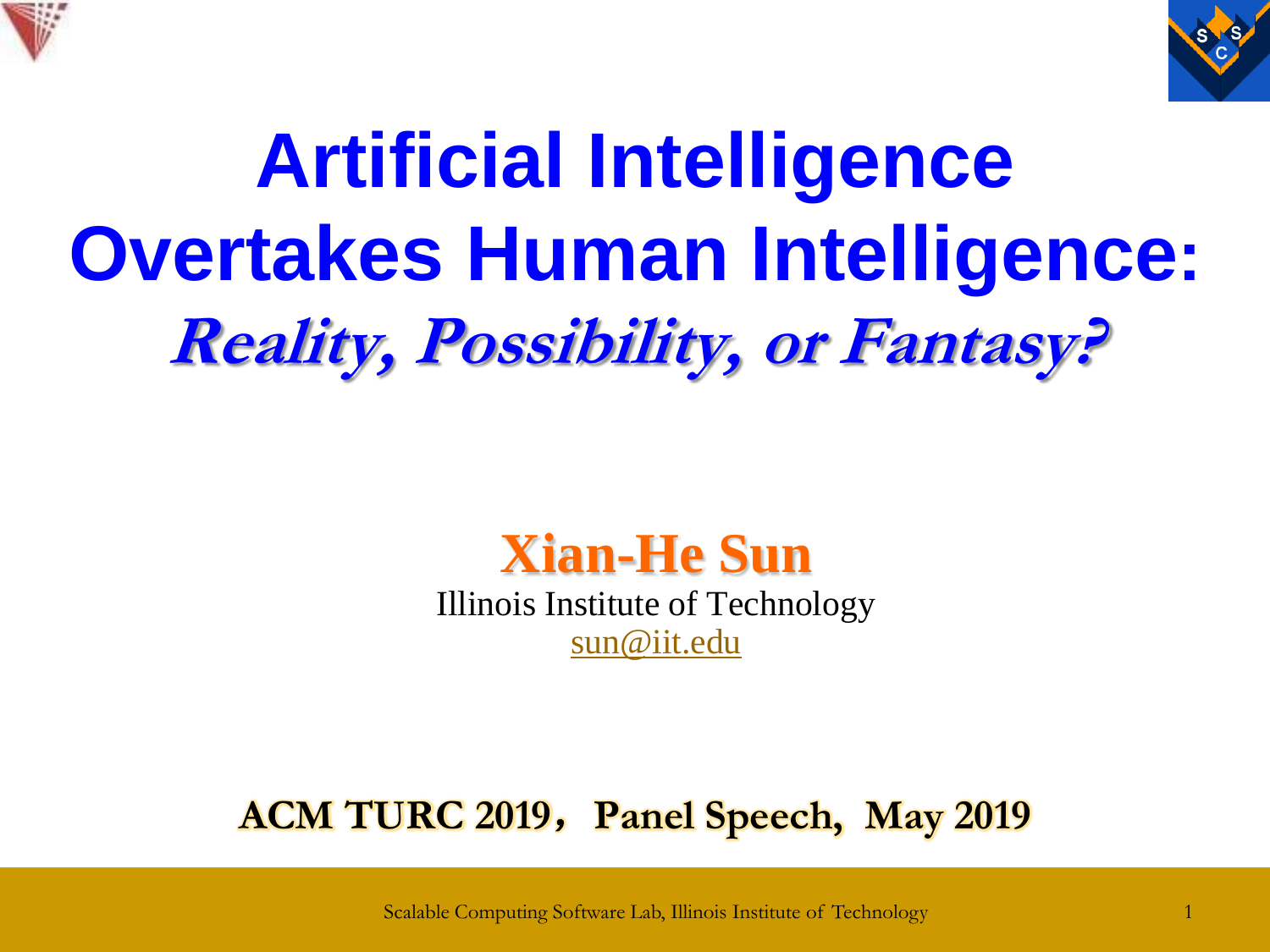



### **What is Intelligent**

- The general mental ability of living creatures for understanding, planning, solving, abstraction, expression, language, learning, etc.
- The three types of intelligent (triarchic theory, Robert Sternberg)
	- ❑ Componential intelligent: analytical subtheory
	- Experimental intelligent: creative subtheory
	- ❑ Contexture intelligent: contextual (practical) subtheory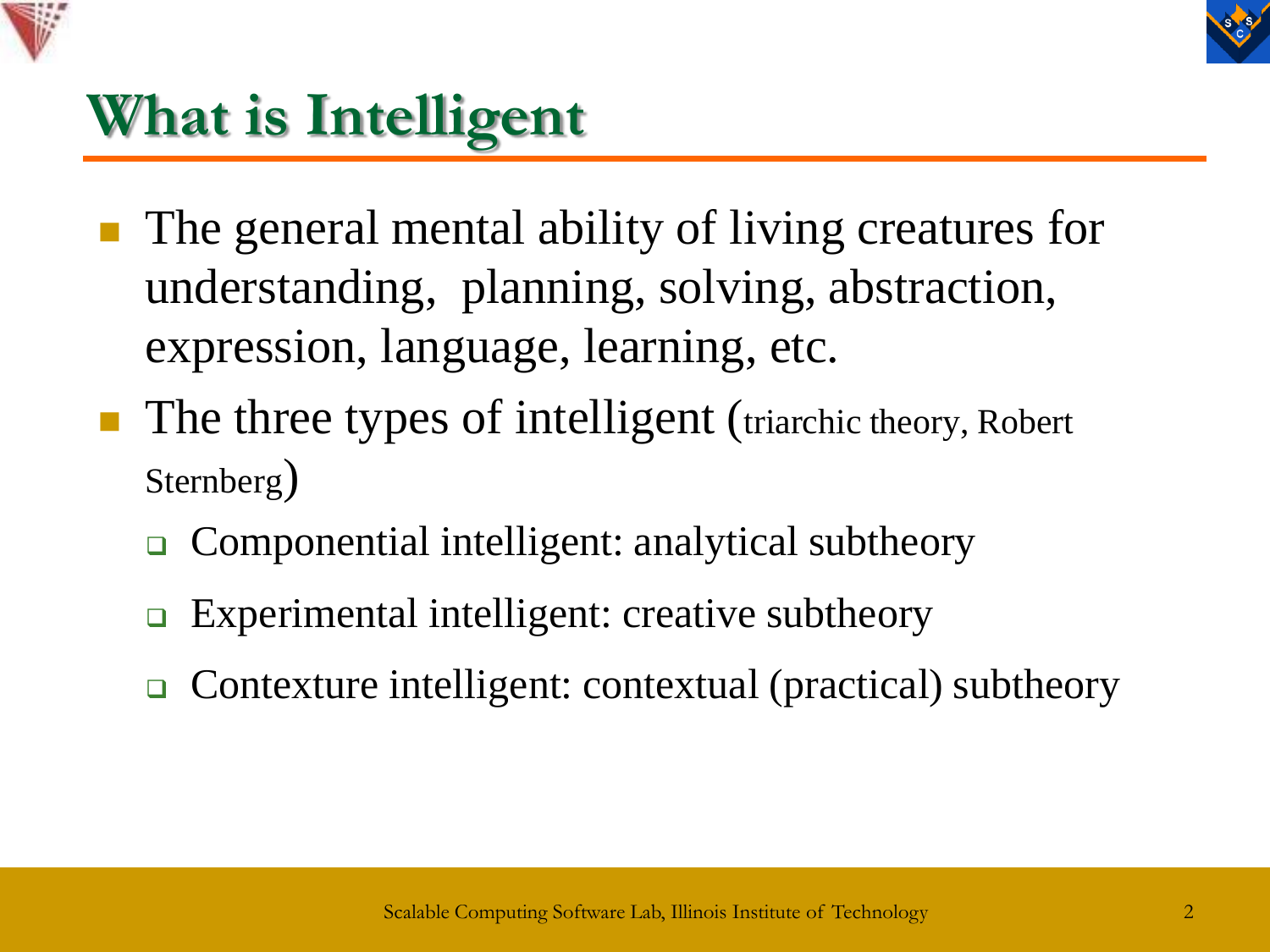



## **What is Artificial (machine) Intelligent**

- Man made intelligent, mostly means intelligent generated by computing systems (cyber capacity)
- Mimic "cognitive" functions that humans associate with other human minds, such as "learning" and "problem solving"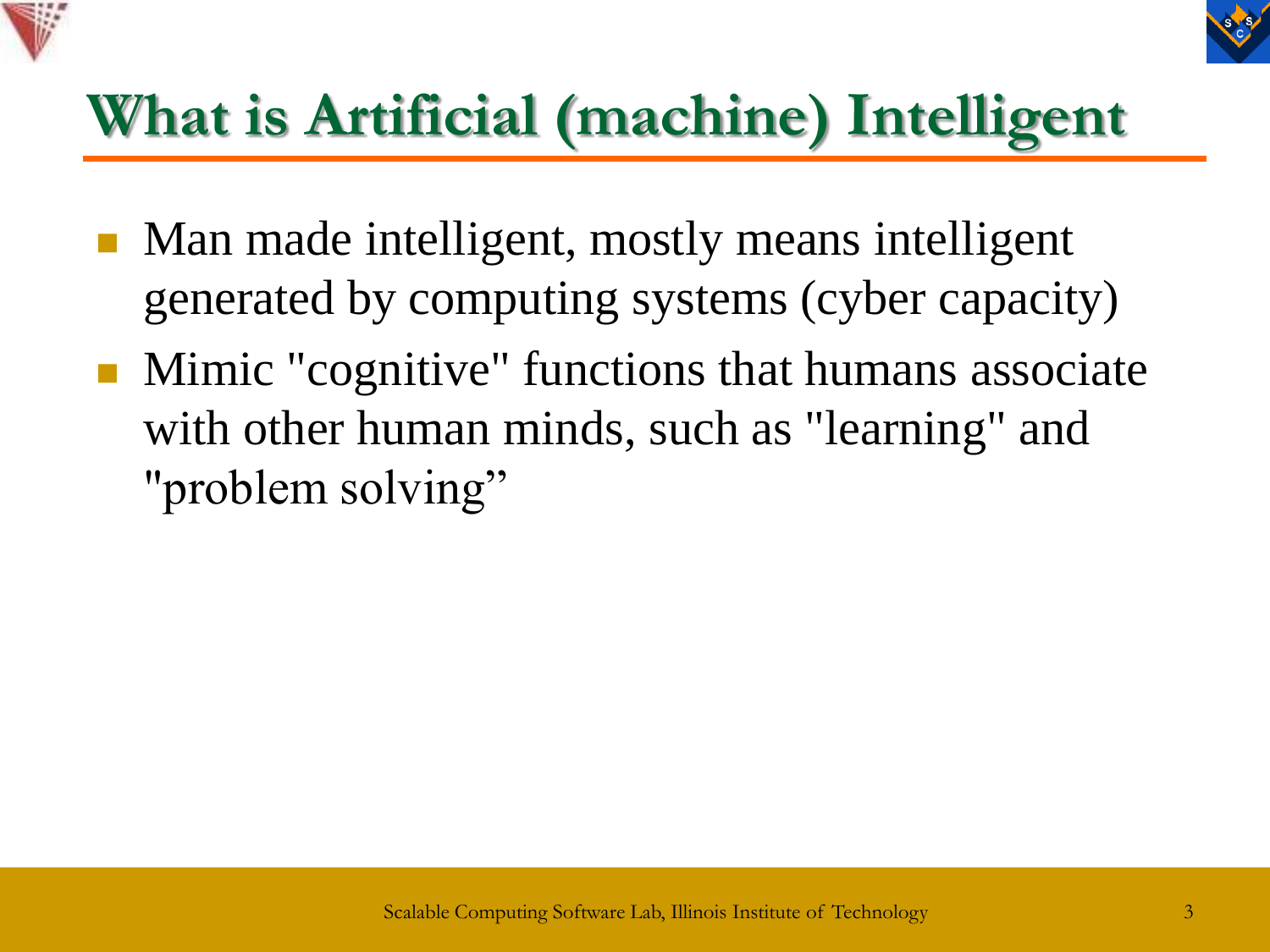



## **Artificial Intelligent: current approach**

- *Symbolism*: all methods in AI that are based on high-level "symbolic" (human-readable) representations (expert system)
- *Connectionism*: or neuronlike computing: attempt to understand how the human brain works at the neural level (deep learning)
- Behaviorism: the theory that human behavior can be explained in terms of conditioning, without appeal to thoughts or feelings,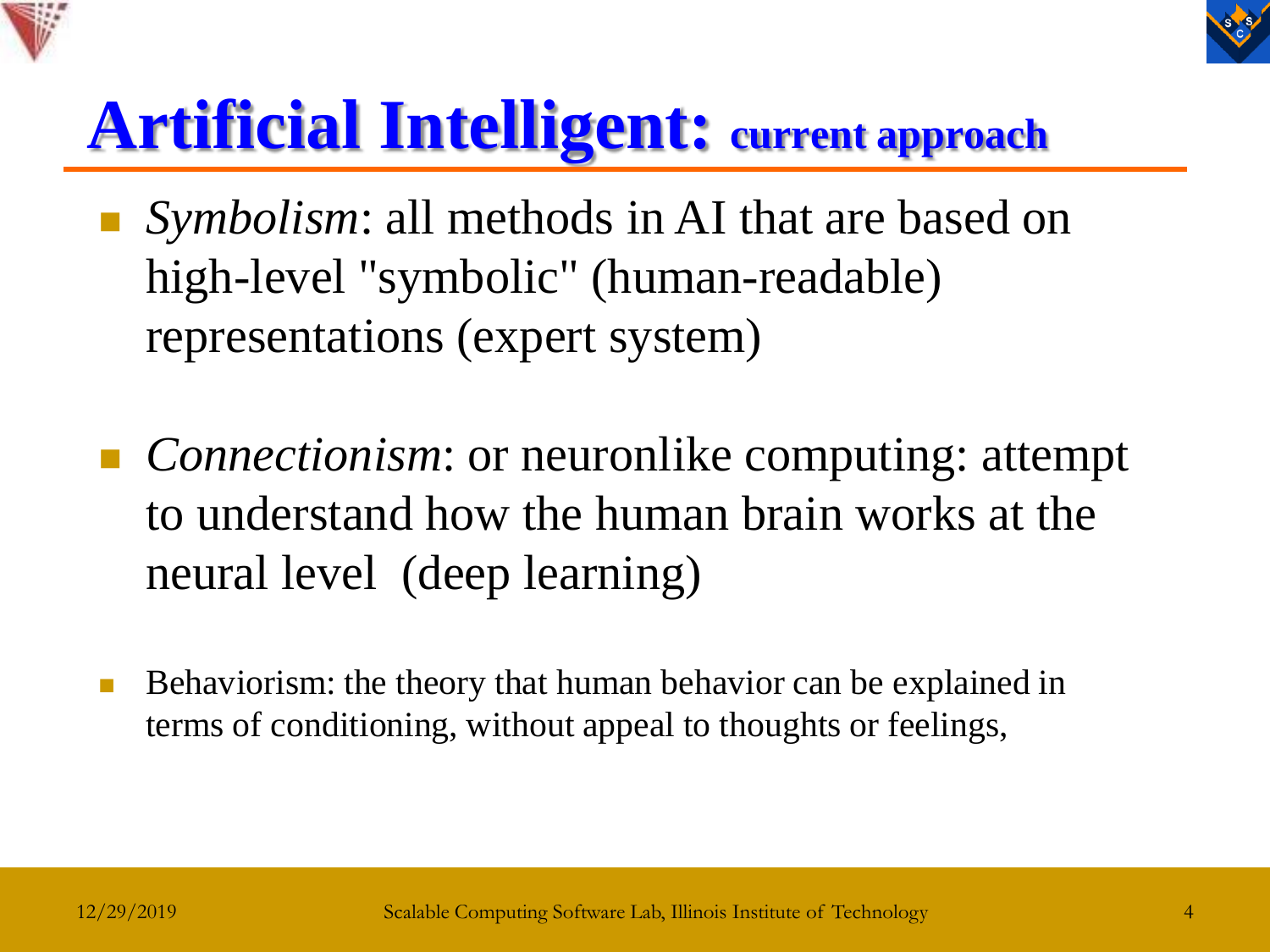



## **Artificial Intelligent: current approach**

#### **Problems**

- <sup>◼</sup> *Symbolism does not work well (have done what it can do)*
- **Connectionism works** (with the availability of big data and *computing power and in limited areas of experimental intelligent), but deep learning*
	- <sup>◼</sup> *lacks of a theoretical foundation*
	- <sup>◼</sup> does not learn, but trained (curve fitting)
	- where are the killer applications?
	- for how long?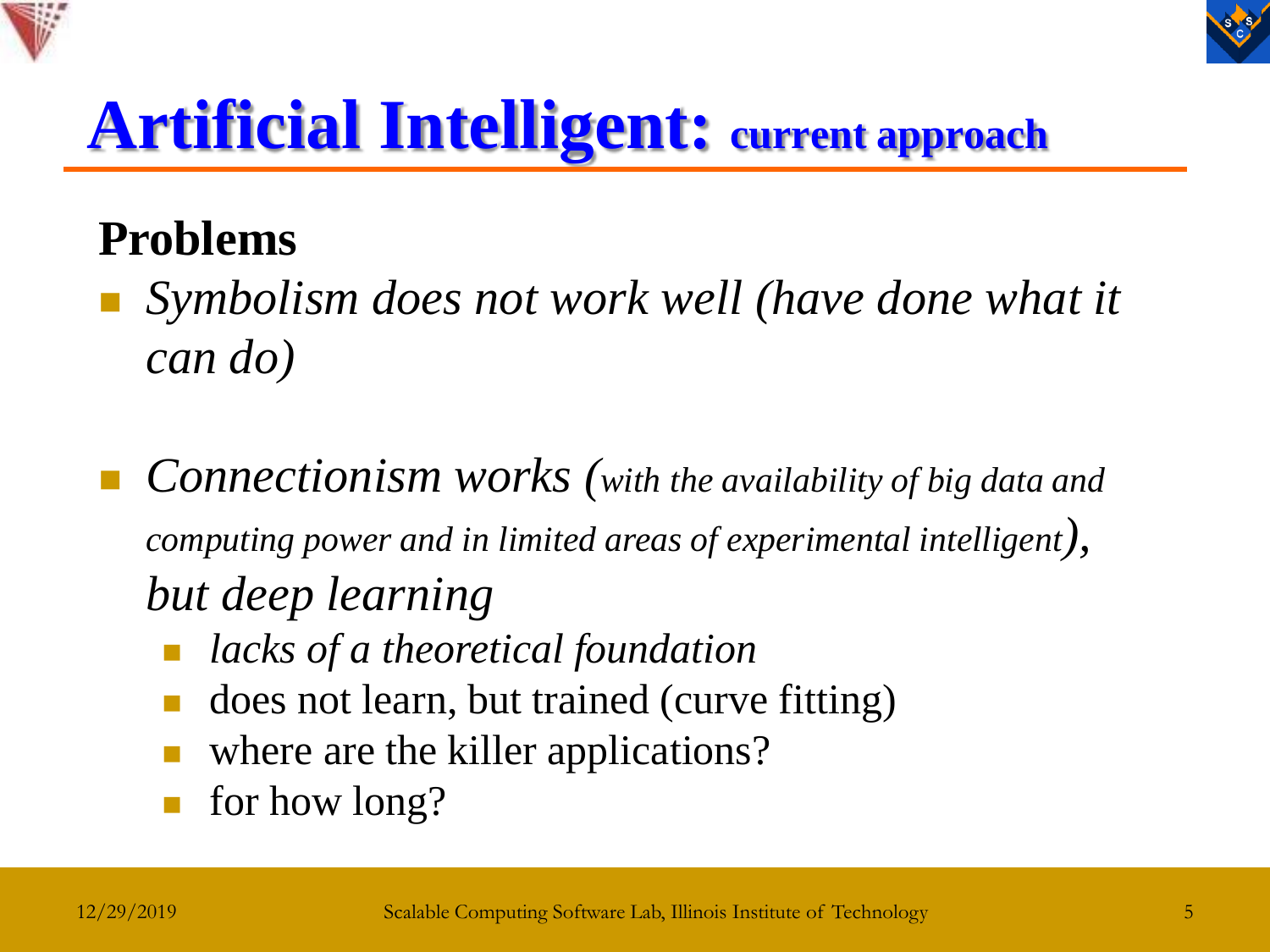



## **Artificial versus Human Intelligent**

- Artificial intelligent (current)
	- ❑ Non-human, intimidating
- Brain-inspirited intelligent (next step)
	- ❑ Restart to improve, new machine? but …
- Bran-like intelligent (what we want)

❑ No clue

- Human's intelligent
	- ❑ logical, linguistic, spatial, musical, kinesthetic, intra-personal, inter-personal, naturalist, graphics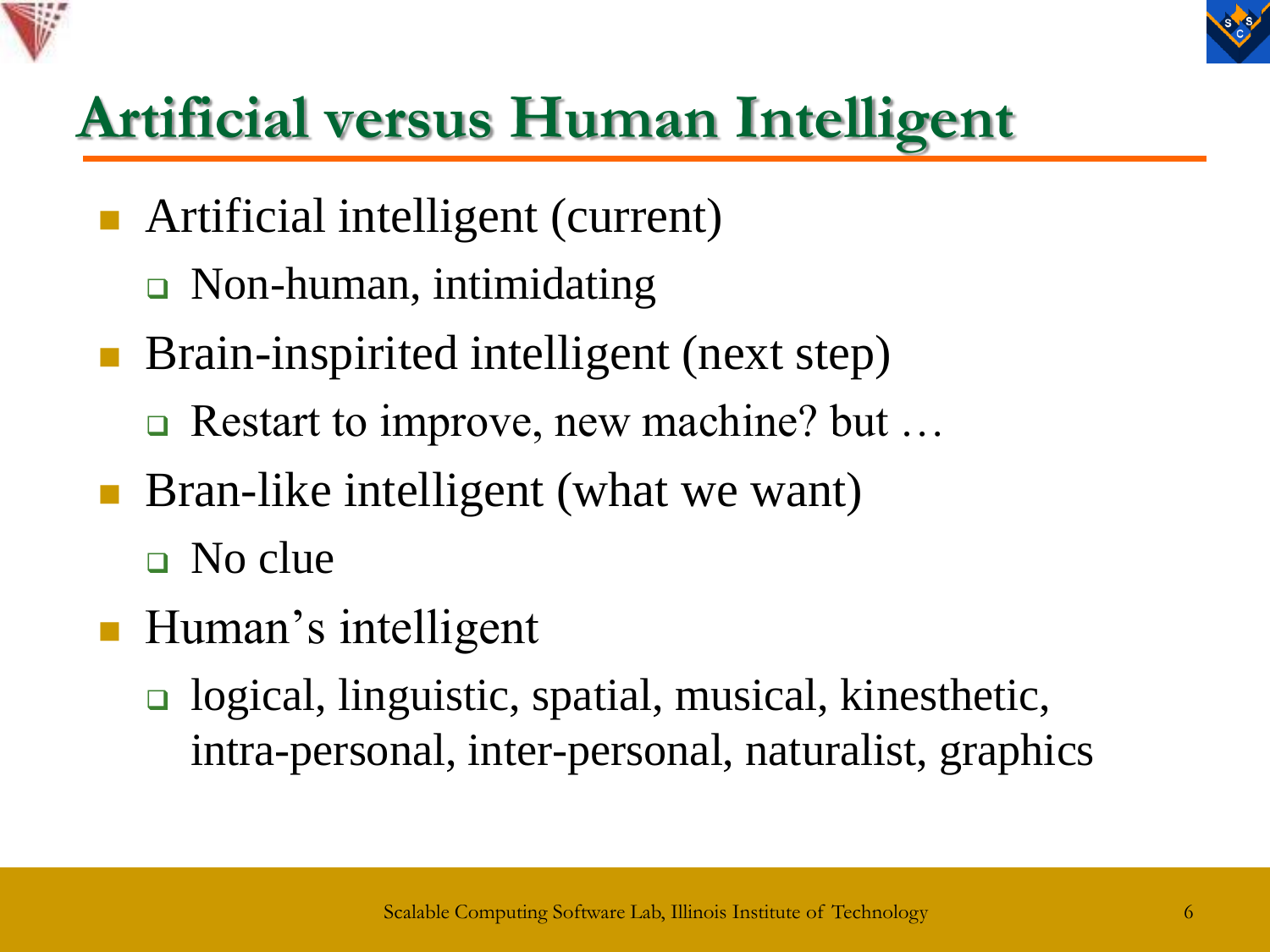



## **Conclusion**

- *Symbolism:* have theory but does not work well
- *Connectionism*: works but no theory, most importantly, it does not have intelligent
- *Brian-inspirited*: how much it can improve current state-of-the art
- Brain-like: when we can understand how human brain works?